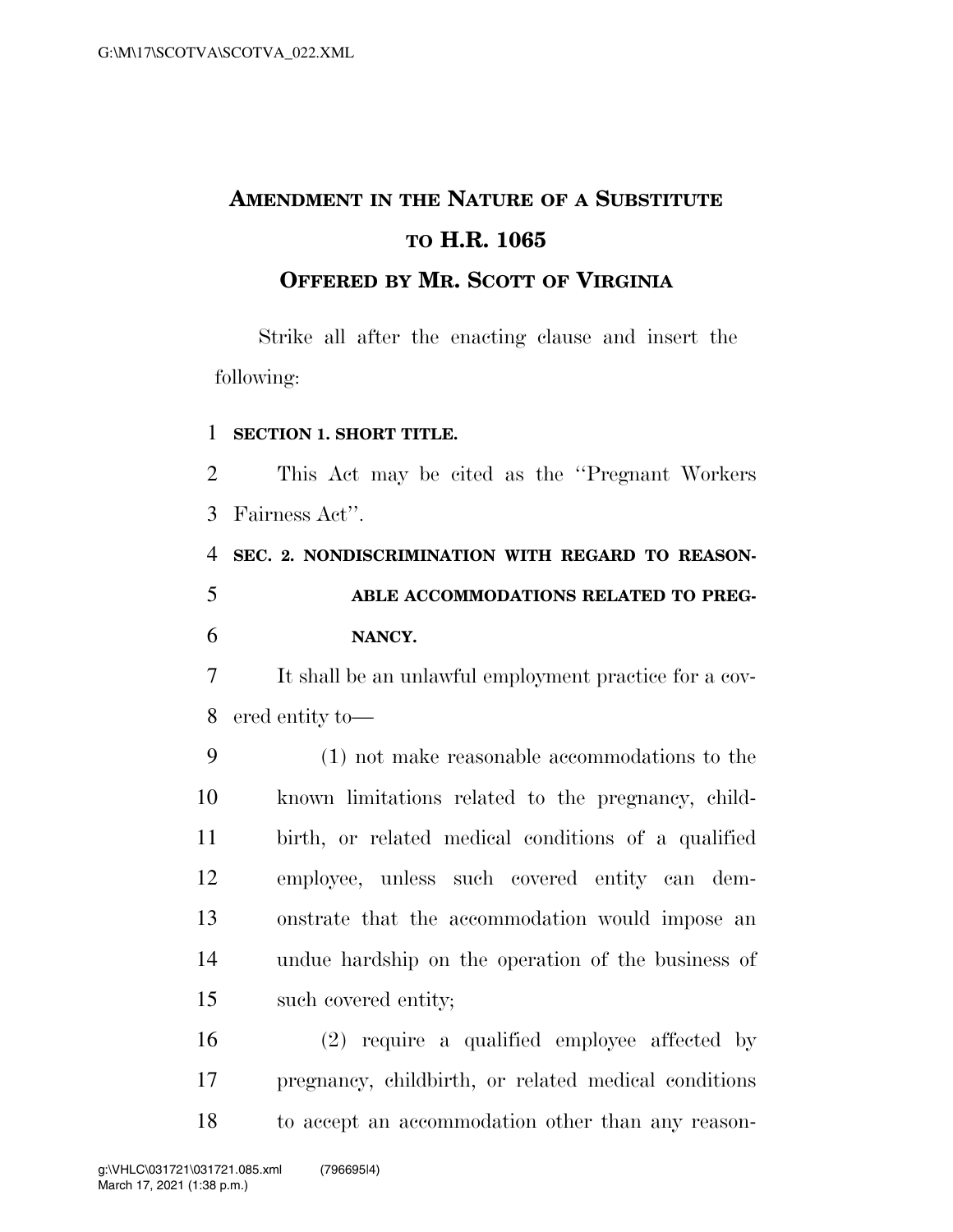$\mathfrak{D}$ 

 able accommodation arrived at through the inter-2 active process referred to in section  $5(7)$ ;

 (3) deny employment opportunities to a quali- fied employee if such denial is based on the need of the covered entity to make reasonable accommoda- tions to the known limitations related to the preg- nancy, childbirth, or related medical conditions of a qualified employee;

 (4) require a qualified employee to take leave, whether paid or unpaid, if another reasonable ac- commodation can be provided to the known limita- tions related to the pregnancy, childbirth, or related medical conditions of a qualified employee; or

 (5) take adverse action in terms, conditions, or privileges of employment against a qualified em- ployee on account of the employee requesting or using a reasonable accommodation to the known lim- itations related to the pregnancy, childbirth, or re-lated medical conditions of the employee.

## **SEC. 3. REMEDIES AND ENFORCEMENT.**

 (a) EMPLOYEES COVERED BY TITLE VII OF THE CIVIL RIGHTS ACT OF 1964.—

23 (1) IN GENERAL.—The powers, remedies, and procedures provided in sections 705, 706, 707, 709, 710, and 711 of the Civil Rights Act of 1964 (42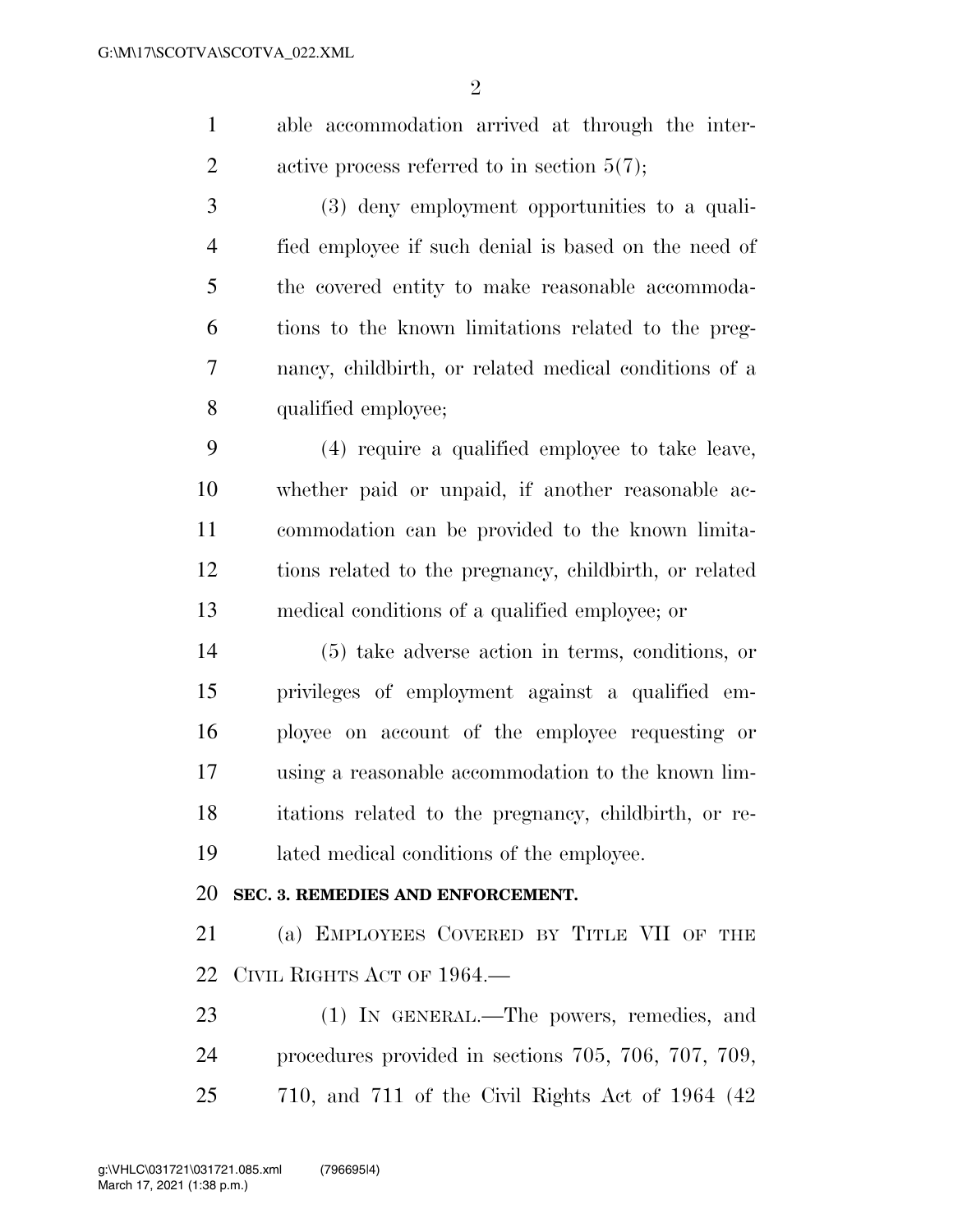U.S.C. 2000e–4 et seq.) to the Commission, the At- torney General, or any person alleging a violation of title VII of such Act (42 U.S.C. 2000e et seq.) shall be the powers, remedies, and procedures this Act provides to the Commission, the Attorney General, or any person, respectively, alleging an unlawful em- ployment practice in violation of this Act against an employee described in section 5(3)(A) except as pro- vided in paragraphs (2) and (3) of this subsection. (2) COSTS AND FEES.—The powers, remedies,

 and procedures provided in subsections (b) and (c) of section 722 of the Revised Statutes (42 U.S.C. 1988) shall be the powers, remedies, and procedures this Act provides to the Commission, the Attorney General, or any person alleging such practice.

 (3) DAMAGES.—The powers, remedies, and pro- cedures provided in section 1977A of the Revised Statutes (42 U.S.C. 1981a), including the limita- tions contained in subsection (b)(3) of such section 1977A, shall be the powers, remedies, and proce- dures this Act provides to the Commission, the At- torney General, or any person alleging such practice (not an employment practice specifically excluded 24 from coverage under section  $1977A(a)(1)$  of the Re-vised Statutes).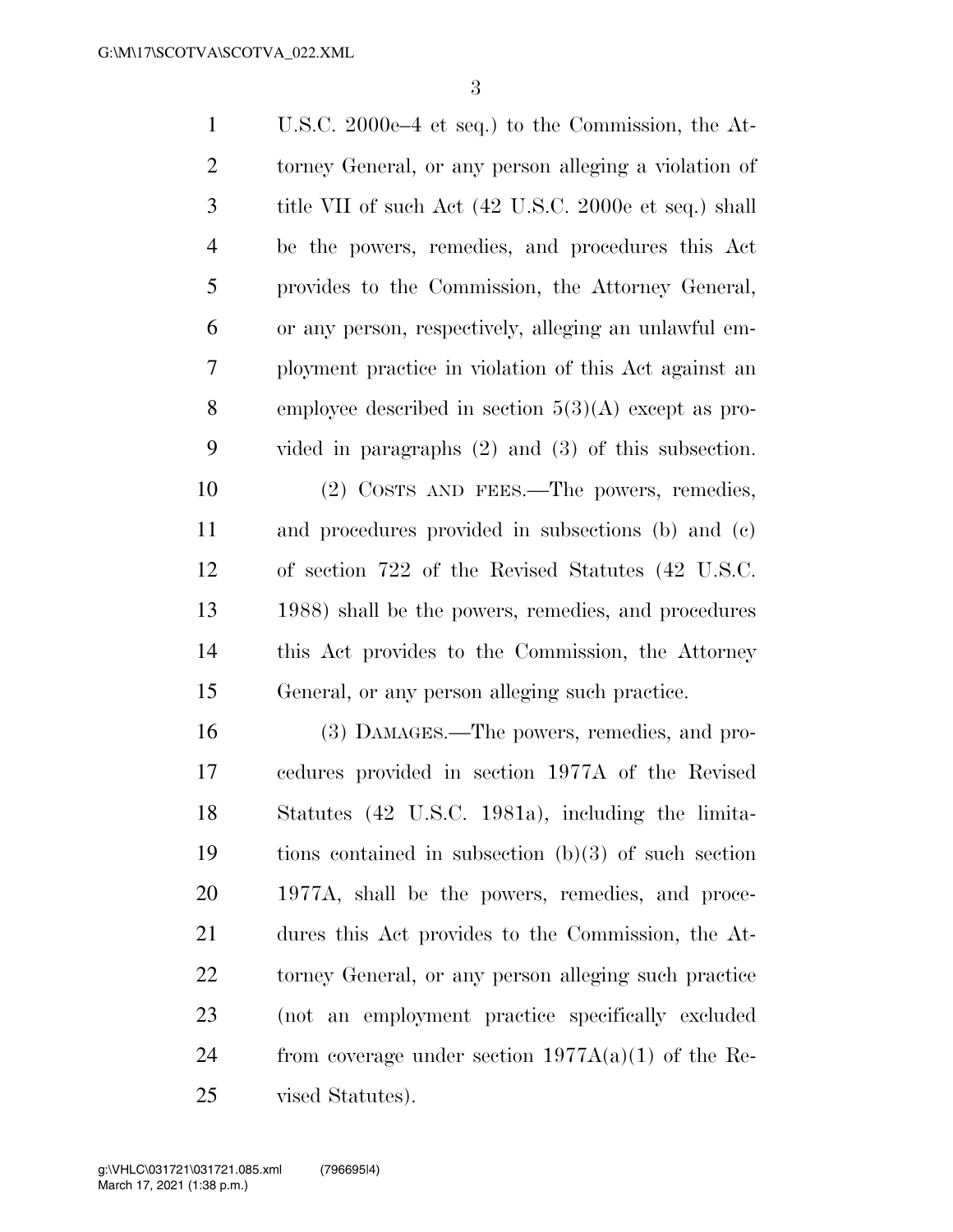(b) EMPLOYEES COVERED BY CONGRESSIONAL AC-COUNTABILITY ACT OF 1995.—

 (1) IN GENERAL.—The powers, remedies, and procedures provided in the Congressional Account- ability Act of 1995 (2 U.S.C. 1301 et seq.) to the Board (as defined in section 101 of such Act (2 U.S.C. 1301)) or any person alleging a violation of 8 section  $201(a)(1)$  of such Act  $(2 \text{ U.S.C. } 1311(a)(1))$  shall be the powers, remedies, and procedures this Act provides to the Board or any person, respec- tively, alleging an unlawful employment practice in violation of this Act against an employee described in section 5(3)(B) except as provided in paragraphs (2) and (3) of this subsection.

 (2) COSTS AND FEES.—The powers, remedies, and procedures provided in subsections (b) and (c) of section 722 of the Revised Statutes (42 U.S.C. 1988) shall be the powers, remedies, and procedures this Act provides to the Board or any person alleg-ing such practice.

 (3) DAMAGES.—The powers, remedies, and pro- cedures provided in section 1977A of the Revised Statutes (42 U.S.C. 1981a), including the limita- tions contained in subsection (b)(3) of such section 1977A, shall be the powers, remedies, and proce-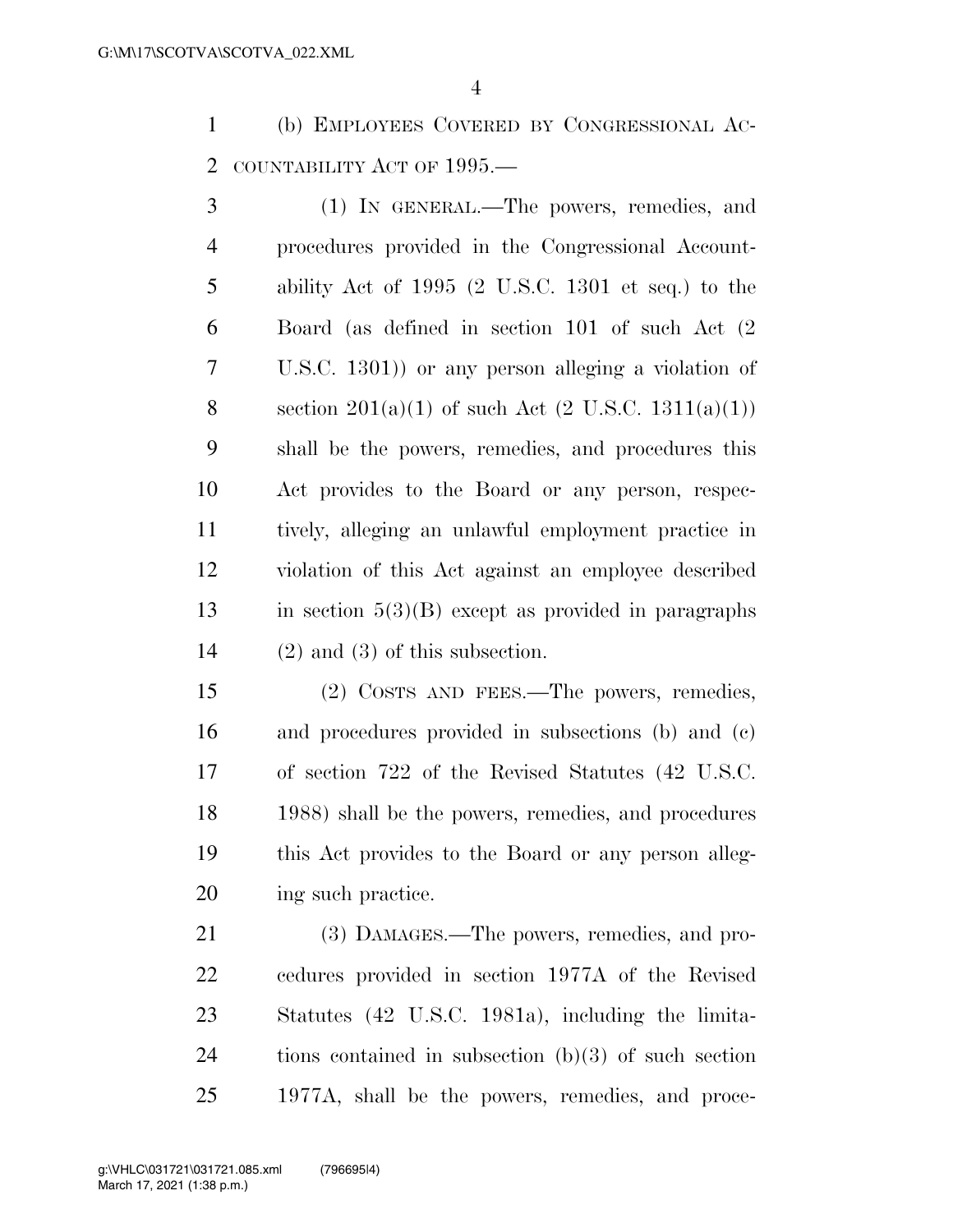dures this Act provides to the Board or any person alleging such practice (not an employment practice specifically excluded from coverage under section 4 1977A(a)(1) of the Revised Statutes).

 (4) OTHER APPLICABLE PROVISIONS.—With re- spect to a claim alleging a practice described in paragraph (1), title III of the Congressional Ac- countability Act of 1995 (2 U.S.C. 1381 et seq.) shall apply in the same manner as such title applies with respect to a claim alleging a violation of section  $201(a)(1)$  of such Act  $(2 \text{ U.S.C. } 1311(a)(1))$ .

 (c) EMPLOYEES COVERED BY CHAPTER 5 OF TITLE 3, UNITED STATES CODE.—

 (1) IN GENERAL.—The powers, remedies, and procedures provided in chapter 5 of title 3, United States Code, to the President, the Commission, the Merit Systems Protection Board, or any person al-18 leging a violation of section  $411(a)(1)$  of such title shall be the powers, remedies, and procedures this Act provides to the President, the Commission, the Board, or any person, respectively, alleging an un- lawful employment practice in violation of this Act 23 against an employee described in section  $5(3)(C)$  ex- cept as provided in paragraphs (2) and (3) of this subsection.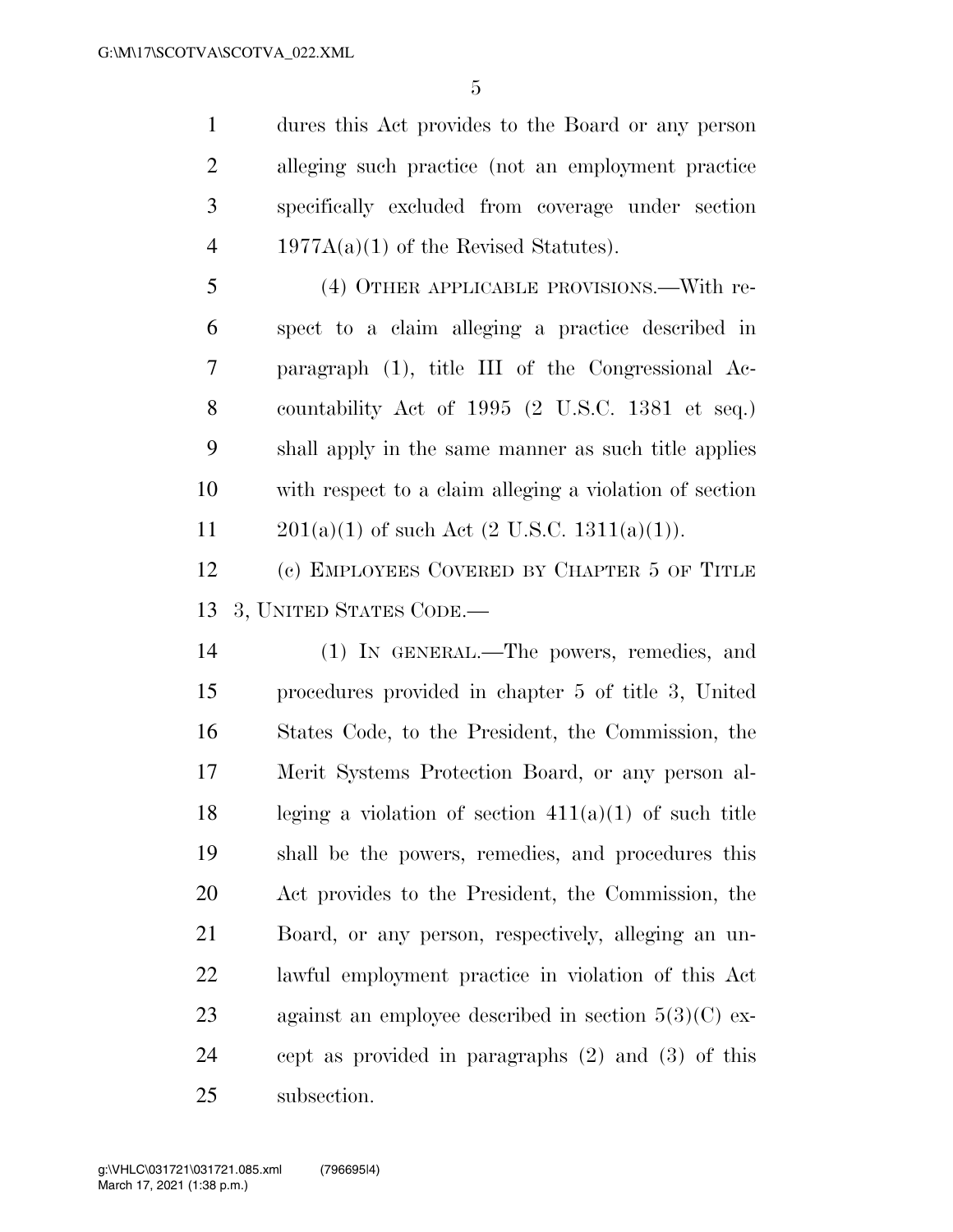| $\mathbf{1}$   | (2) COSTS AND FEES.—The powers, remedies,              |
|----------------|--------------------------------------------------------|
| $\overline{2}$ | and procedures provided in subsections (b) and (c)     |
| 3              | of section 722 of the Revised Statutes (42 U.S.C.      |
| $\overline{4}$ | 1988) shall be the powers, remedies, and procedures    |
| 5              | this Act provides to the President, the Commission,    |
| 6              | the Board, or any person alleging such practice.       |
| 7              | (3) DAMAGES.—The powers, remedies, and pro-            |
| 8              | cedures provided in section 1977A of the Revised       |
| 9              | Statutes (42 U.S.C. 1981a), including the limita-      |
| 10             | tions contained in subsection $(b)(3)$ of such section |
| 11             | 1977A, shall be the powers, remedies, and proce-       |
| 12             | dures this Act provides to the President, the Com-     |
| 13             | mission, the Board, or any person alleging such        |
| 14             | practice (not an employment practice specifically ex-  |
| 15             | cluded from coverage under section $1977A(a)(1)$ of    |
| 16             | the Revised Statutes).                                 |
| 17             | (d) EMPLOYEES COVERED BY GOVERNMENT EM-                |
|                | 18 PLOYEE RIGHTS ACT OF 1991.                          |
| 19             | (1) IN GENERAL.—The powers, remedies, and              |
| 20             | procedures provided in sections 302 and 304 of the     |
| 21             | Government Employee Rights Act of 1991 (42             |
| 22             | U.S.C. 2000e–16b; 2000e–16c) to the Commission         |
| 23             | or any person alleging a violation of section          |
| 24             | $302(a)(1)$ of such Act (42 U.S.C. 2000e–16b(a)(1))    |
| 25             | shall be the powers, remedies, and procedures this     |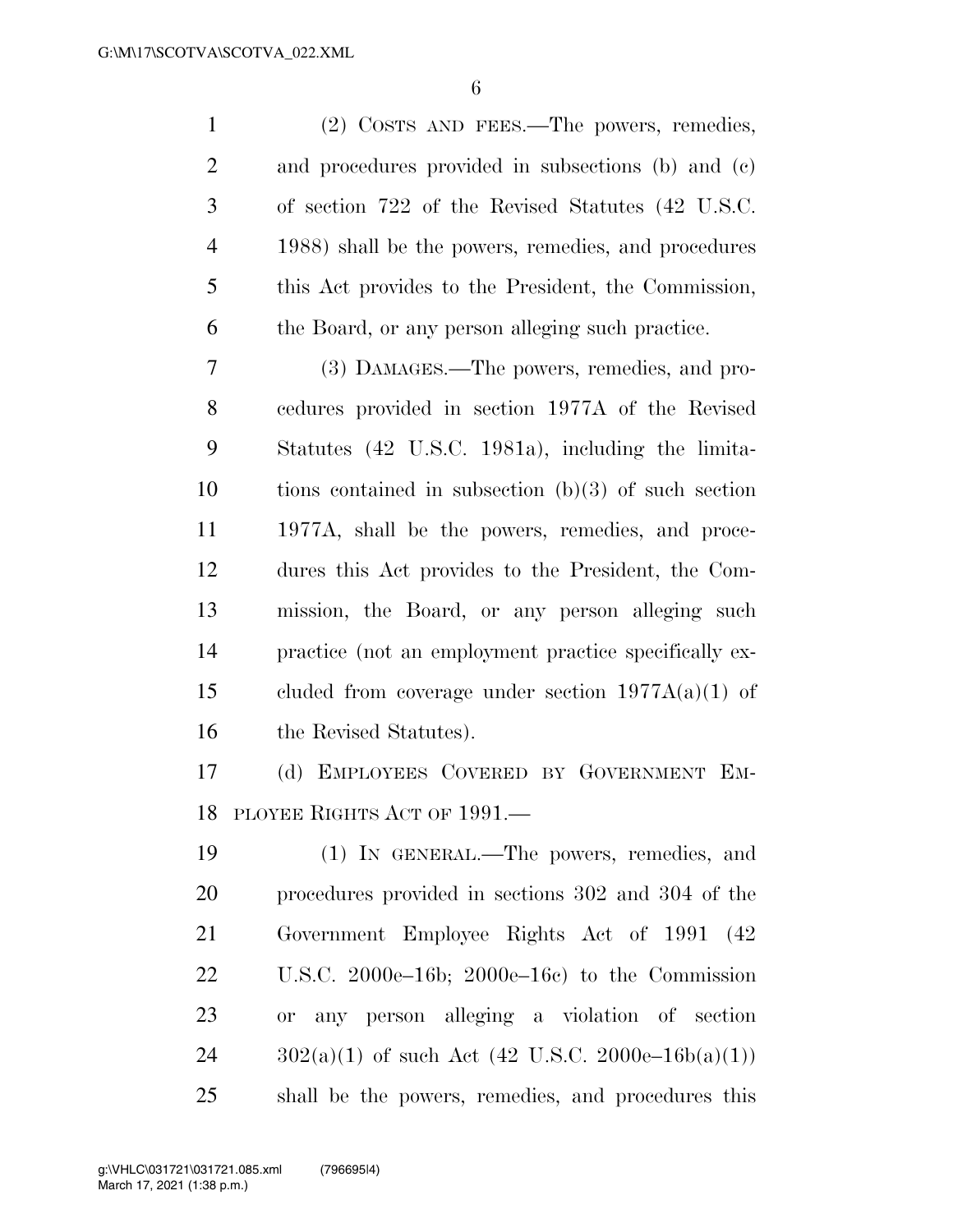Act provides to the Commission or any person, re- spectively, alleging an unlawful employment practice in violation of this Act against an employee de- scribed in section 5(3)(D) except as provided in paragraphs (2) and (3) of this subsection.

 (2) COSTS AND FEES.—The powers, remedies, and procedures provided in subsections (b) and (c) of section 722 of the Revised Statutes (42 U.S.C. 1988) shall be the powers, remedies, and procedures this Act provides to the Commission or any person alleging such practice.

 (3) DAMAGES.—The powers, remedies, and pro- cedures provided in section 1977A of the Revised Statutes (42 U.S.C. 1981a), including the limita- tions contained in subsection (b)(3) of such section 1977A, shall be the powers, remedies, and proce- dures this Act provides to the Commission or any person alleging such practice (not an employment practice specifically excluded from coverage under section 1977A(a)(1) of the Revised Statutes).

 (e) EMPLOYEES COVERED BY SECTION 717 OF THE CIVIL RIGHTS ACT OF 1964.—

23 (1) IN GENERAL.—The powers, remedies, and procedures provided in section 717 of the Civil Rights Act of 1964 (42 U.S.C. 2000e–16) to the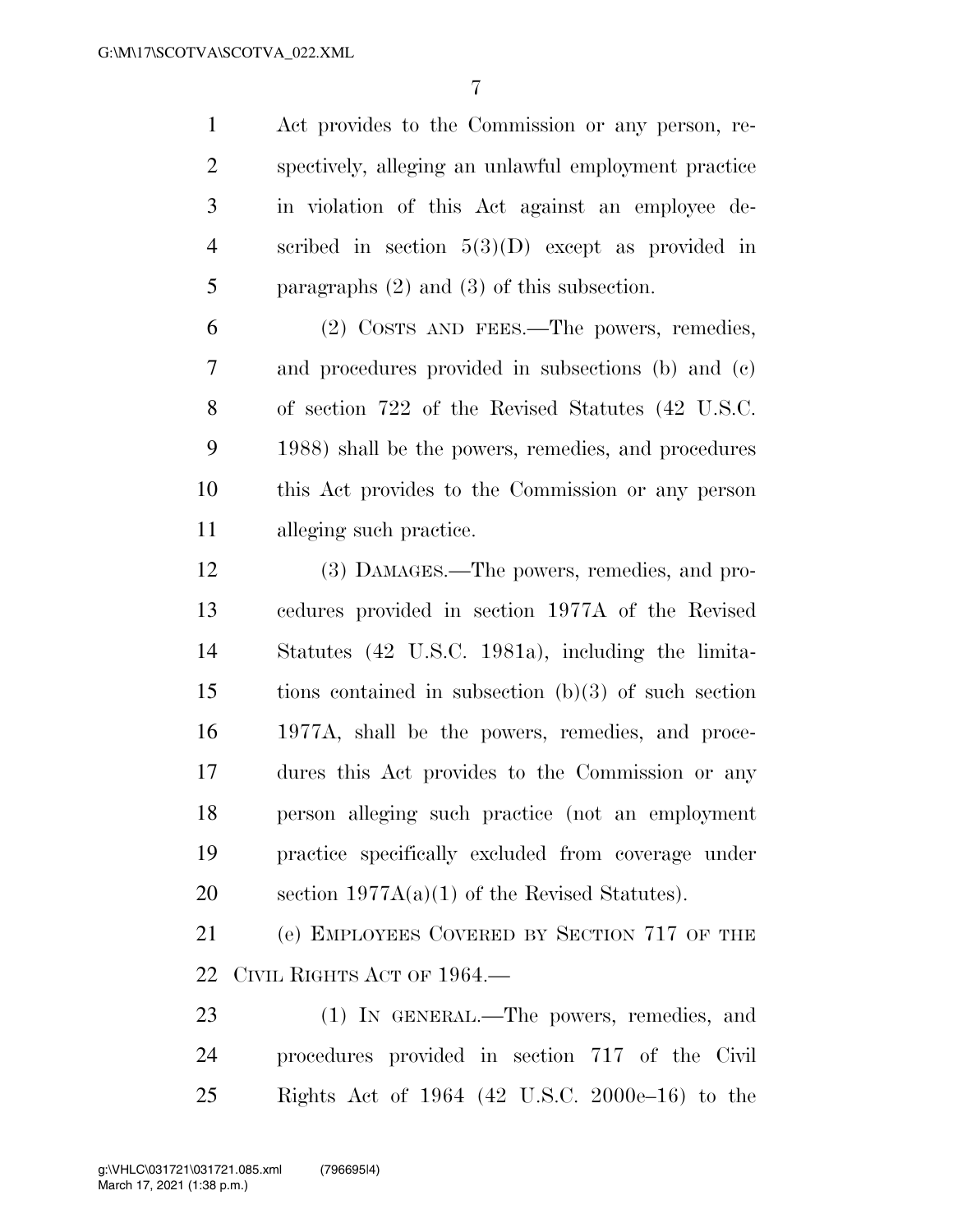Commission, the Attorney General, the Librarian of Congress, or any person alleging a violation of that section shall be the powers, remedies, and proce- dures this Act provides to the Commission, the At- torney General, the Librarian of Congress, or any person, respectively, alleging an unlawful employ- ment practice in violation of this Act against an em-8 ployee described in section  $5(3)(E)$  except as pro- vided in paragraphs (2) and (3) of this subsection. (2) COSTS AND FEES.—The powers, remedies, and procedures provided in subsections (b) and (c) of section 722 of the Revised Statutes (42 U.S.C.

 1988) shall be the powers, remedies, and procedures this Act provides to the Commission, the Attorney General, the Librarian of Congress, or any person alleging such practice.

 (3) DAMAGES.—The powers, remedies, and pro- cedures provided in section 1977A of the Revised Statutes (42 U.S.C. 1981a), including the limita- tions contained in subsection (b)(3) of such section 1977A, shall be the powers, remedies, and proce- dures this Act provides to the Commission, the At- torney General, the Librarian of Congress, or any person alleging such practice (not an employment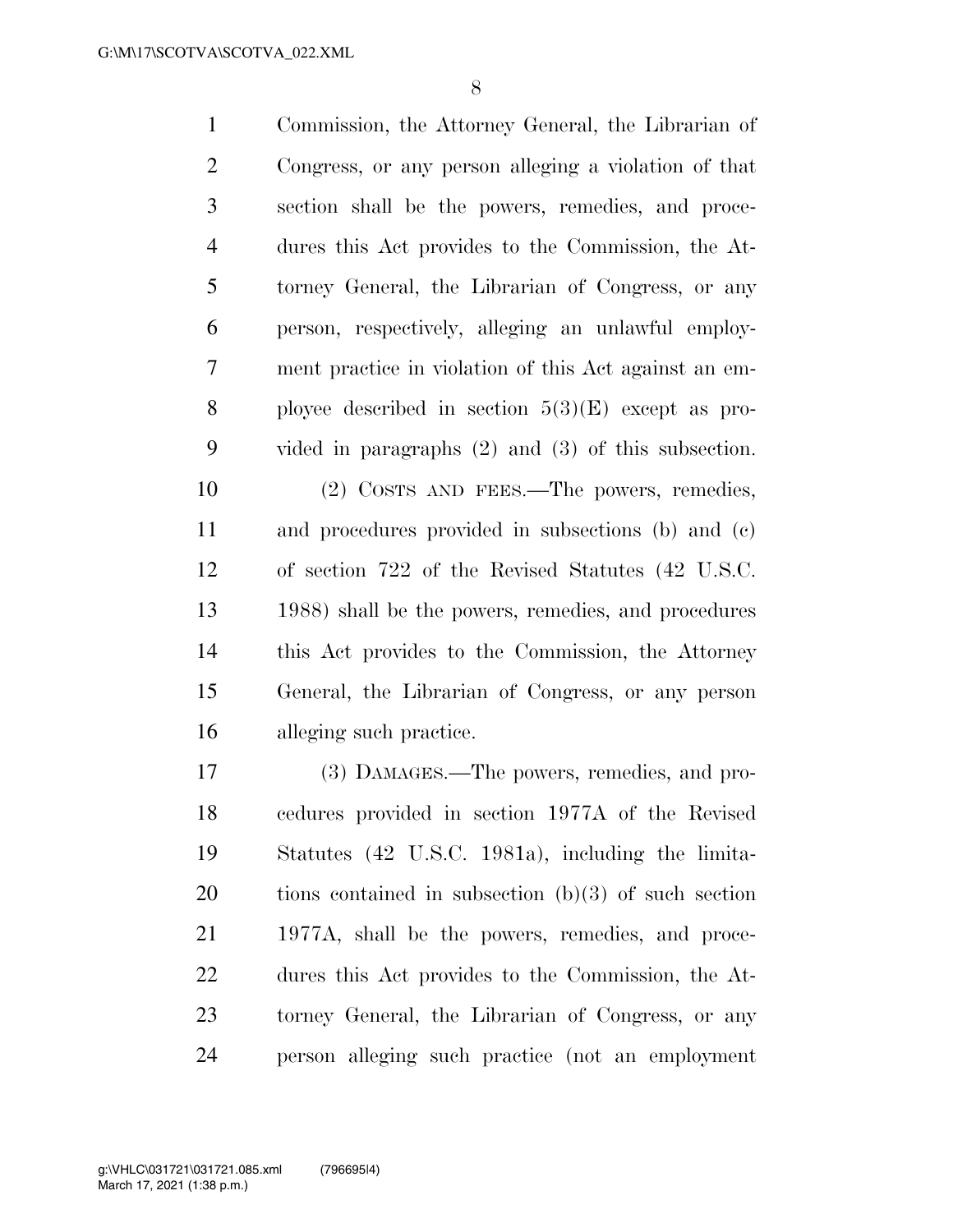| $\mathbf{1}$ | practice specifically excluded from coverage under |
|--------------|----------------------------------------------------|
| 2            | section $1977A(a)(1)$ of the Revised Statutes).    |
| $3 \quad$    | (f) PROHIBITION AGAINST RETALIATION.—              |

 (1) IN GENERAL.—No person shall discriminate against any employee because such employee has op- posed any act or practice made unlawful by this Act or because such employee made a charge, testified, assisted, or participated in any manner in an inves-tigation, proceeding, or hearing under this Act.

 (2) PROHIBITION AGAINST COERCION.—It shall be unlawful to coerce, intimidate, threaten, or inter- fere with any individual in the exercise or enjoyment of, or on account of such individual having exercised or enjoyed, or on account of such individual having aided or encouraged any other individual in the exer- cise or enjoyment of, any right granted or protected by this Act.

 (3) REMEDY.—The remedies and procedures otherwise provided for under this section shall be available to aggrieved individuals with respect to vio-lations of this subsection.

 (g) LIMITATION.—Notwithstanding subsections 23 (a)(3), (b)(3), (c)(3), (d)(3), and (e)(3), if an unlawful em- ployment practice involves the provision of a reasonable accommodation pursuant to this Act or regulations imple-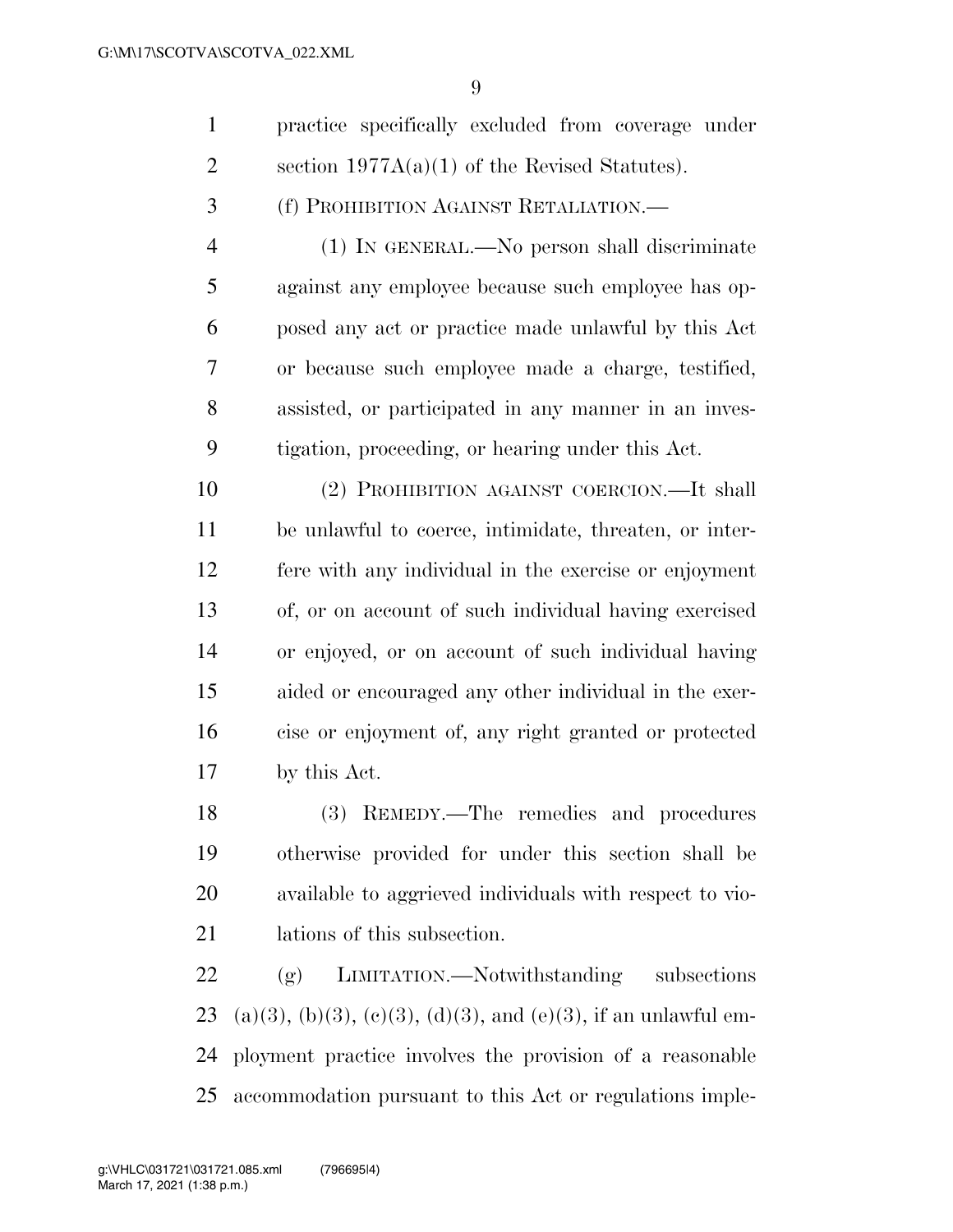menting this Act, damages may not be awarded under sec- tion 1977A of the Revised Statutes (42 U.S.C. 1981a) if the covered entity demonstrates good faith efforts, in con- sultation with the employee with known limitations related to pregnancy, childbirth, or related medical conditions who has informed the covered entity that accommodation is needed, to identify and make a reasonable accommodation that would provide such employee with an equally effective opportunity and would not cause an undue hardship on the operation of the covered entity.

### **SEC. 4. RULEMAKING.**

 Not later than 2 years after the date of enactment of this Act, the Commission shall issue regulations in an accessible format in accordance with subchapter II of chapter 5 of title 5, United States Code, to carry out this Act. Such regulations shall provide examples of reasonable accommodations addressing known limitations related to pregnancy, childbirth, or related medical conditions.

#### **SEC. 5. DEFINITIONS.**

- As used in this Act—
- 21 (1) the term "Commission" means the Equal Employment Opportunity Commission;
- 23 (2) the term "covered entity"—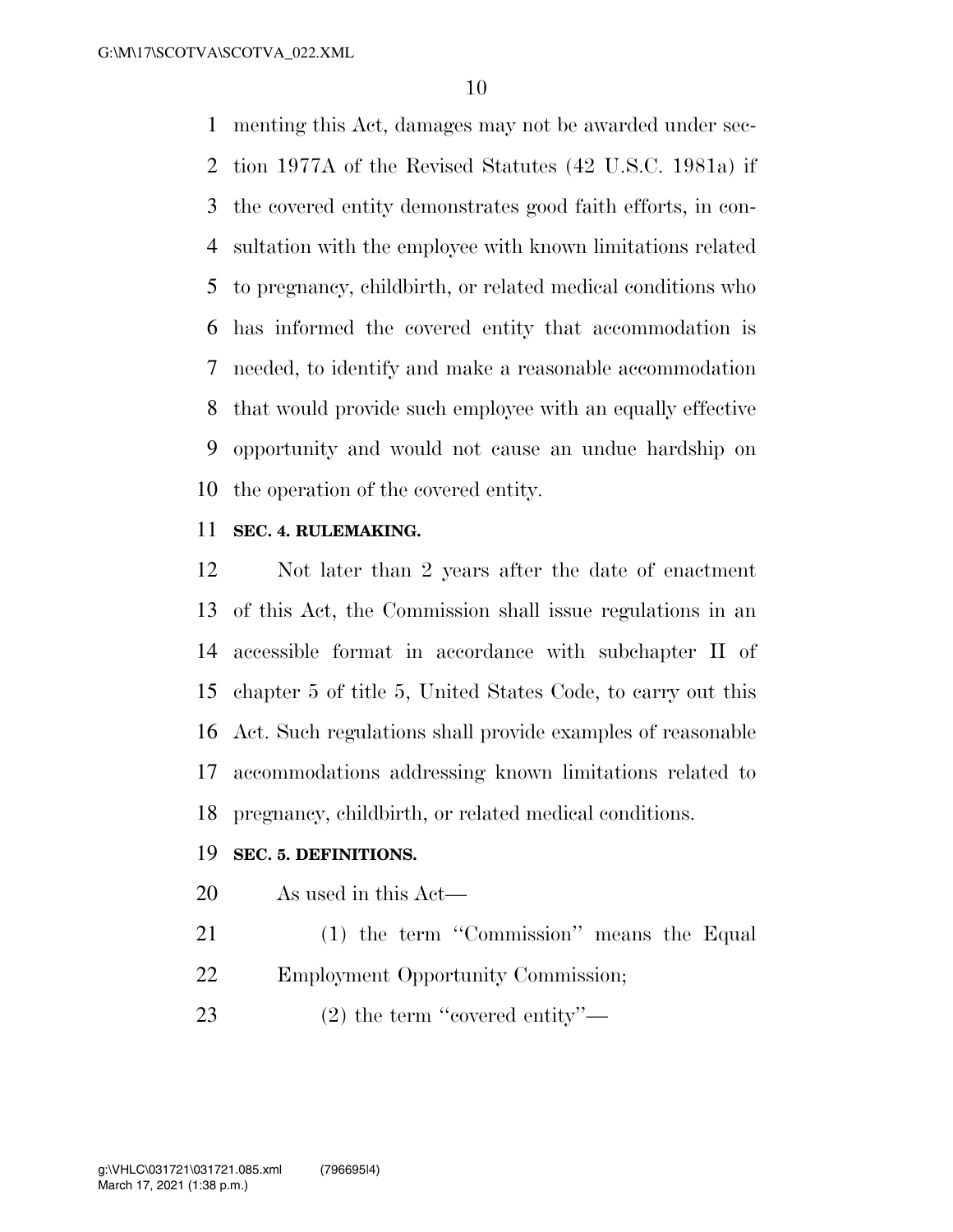| $\mathbf{1}$   | $(A)$ has the meaning given the term "re-         |
|----------------|---------------------------------------------------|
| $\overline{2}$ | spondent" in section $701(n)$ of the Civil Rights |
| 3              | Act of 1964 (42 U.S.C. 2000 $e(n)$ ); and         |
| $\overline{4}$ | (B) includes—                                     |
| 5              | (i) an employer, which means a per-               |
| 6              | son engaged in industry affecting com-            |
| $\tau$         | merce who has 15 or more employees as             |
| 8              | defined in section $701(b)$ of title VII of the   |
| 9              | Civil Rights Act of $1964$ $(42 \text{ U.S.C.})$  |
| 10             | $2000e(b)$ ;                                      |
| 11             | (ii) an employing office, as defined in           |
| 12             | section 101 of the Congressional Account-         |
| 13             | ability Act of $1995$ (2 U.S.C. 1301) and         |
| 14             | section $411(e)$ of title 3, United States        |
| 15             | Code;                                             |
| 16             | (iii) an entity employing a State em-             |
| 17             | ployee described in section $304(a)$ of the       |
| 18             | Government Employee Rights Act of 1991            |
| 19             | $(42 \text{ U.S.C. } 2000e-16c(a))$ ; and         |
| 20             | (iv) an entity to which section $717(a)$          |
| 21             | of the Civil Rights Act of 1964 (42 U.S.C.        |
| 22             | $2000e-16(a)$ applies;                            |
| 23             | $(3)$ the term "employee" means—                  |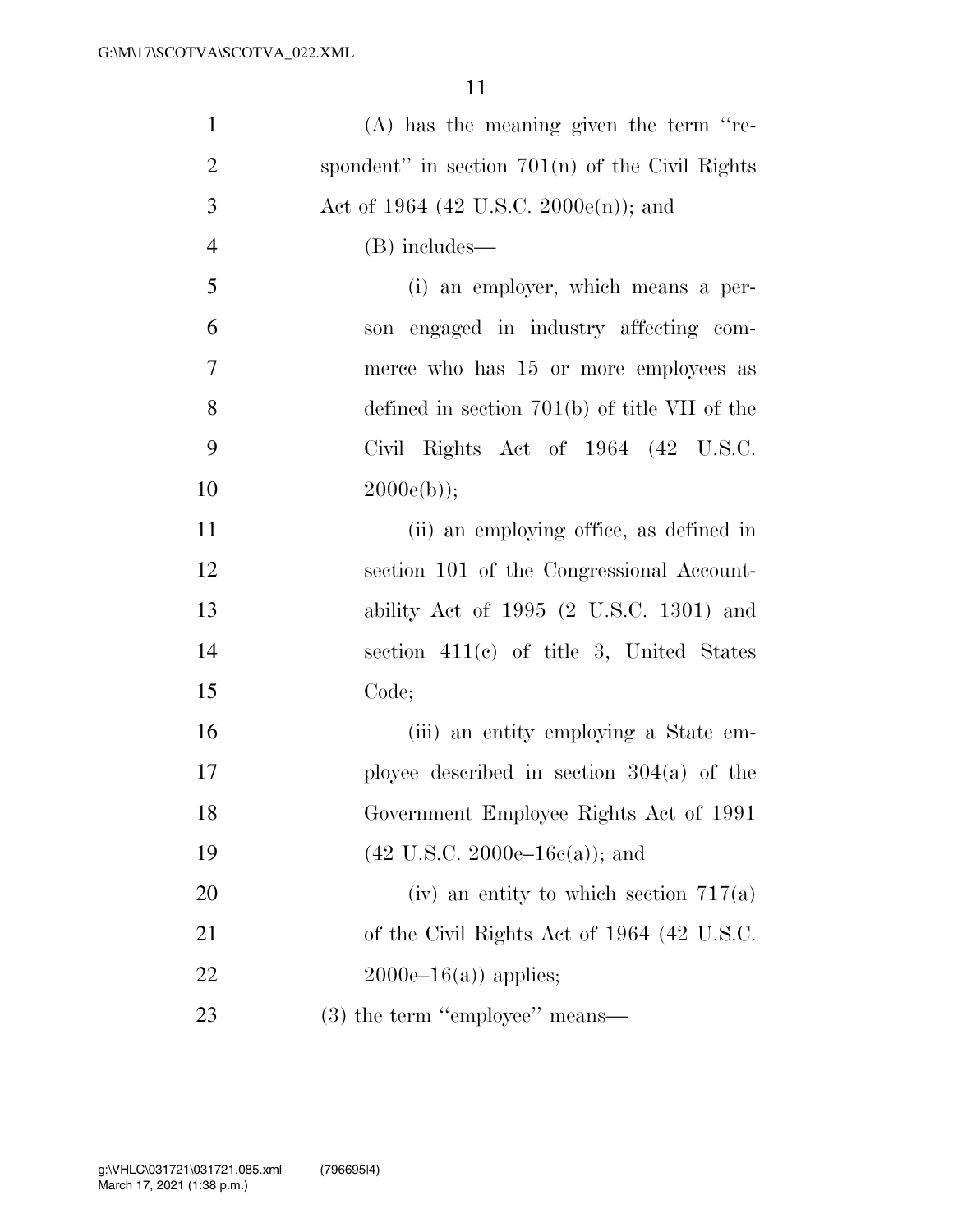| $\mathbf{1}$   | (A) an employee (including an applicant),               |
|----------------|---------------------------------------------------------|
| $\overline{2}$ | as defined in section $701(f)$ of the Civil Rights      |
| 3              | Act of 1964 (42 U.S.C. 2000e(f));                       |
| $\overline{4}$ | (B) a covered employee (including an ap-                |
| 5              | plicant), as defined in section 101 of the Con-         |
| 6              | gressional Accountability Act of 1995 (2 U.S.C.         |
| 7              | 1301);                                                  |
| 8              | (C) a covered employee (including an appli-             |
| 9              | cant), as defined in section $411(c)$ of title 3,       |
| 10             | United States Code;                                     |
| 11             | (D) a State employee (including an appli-               |
| 12             | cant) described in section $304(a)$ of the Govern-      |
| 13             | ment Employee Rights Act of 1991 (42 U.S.C.             |
| 14             | $2000e-16c(a)$ ; or                                     |
| 15             | (E) an employee (including an applicant)                |
| 16             | to which section $717(a)$ of the Civil Rights Act       |
| 17             | of 1964 (42 U.S.C. 2000e–16(a)) applies;                |
| 18             | (4) the term "person" has the meaning given             |
| 19             | such term in section $701(a)$ of the Civil Rights Act   |
| 20             | of 1964 (42 U.S.C. 2000 $e$ (a));                       |
| 21             | (5) the term "known limitation" means physical          |
| 22             | or mental condition related to, affected by, or arising |
| 23             | out of pregnancy, childbirth, or related medical con-   |
| 24             | ditions that the employee or employee's representa-     |
| 25             | tive has communicated to the employer whether or        |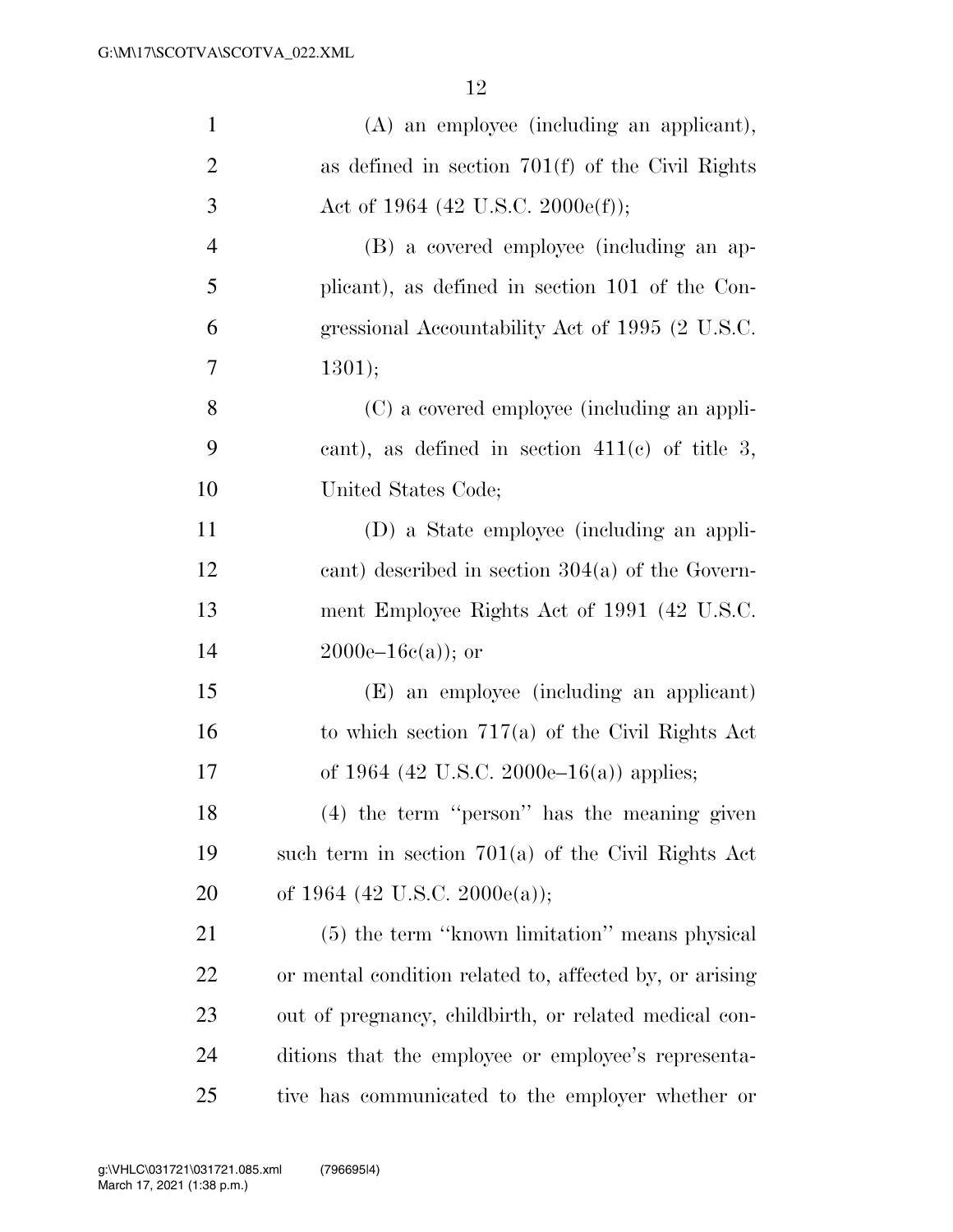| $\mathbf{1}$   | not such condition meets the definition of disability |
|----------------|-------------------------------------------------------|
| $\overline{2}$ | specified in section 3 of the Americans with Disabil- |
| 3              | ities Act of 1990 (42 U.S.C. 12102);                  |
| $\overline{4}$ | $(6)$ the term "qualified employee" means an          |
| 5              | employee or applicant who, with or without reason-    |
| 6              | able accommodation, can perform the essential func-   |
| 7              | tions of the employment position, except that an em-  |
| 8              | ployee or applicant shall be considered qualified if— |
| 9              | (A) any inability to perform an essential             |
| 10             | function is for a temporary period;                   |
| 11             | (B) the essential function could be per-              |
| 12             | formed in the near future; and                        |
| 13             | (C) the inability to perform the essential            |
| 14             | function can be reasonably accommodated; and          |
| 15             | (7) the terms "reasonable accommodation" and          |
| 16             | "undue hardship" have the meanings given such         |
| 17             | terms in section 101 of the Americans with Disabil-   |
| 18             | ities Act of 1990 (42 U.S.C. 12111) and shall be      |
| 19             | construed as such terms are construed under such      |
| 20             | Act and as set forth in the regulations required by   |
| 21             | this Act, including with regard to the interactive    |
| 22             | process that will typically be used to determine an   |
| 23             | appropriate reasonable accommodation.                 |